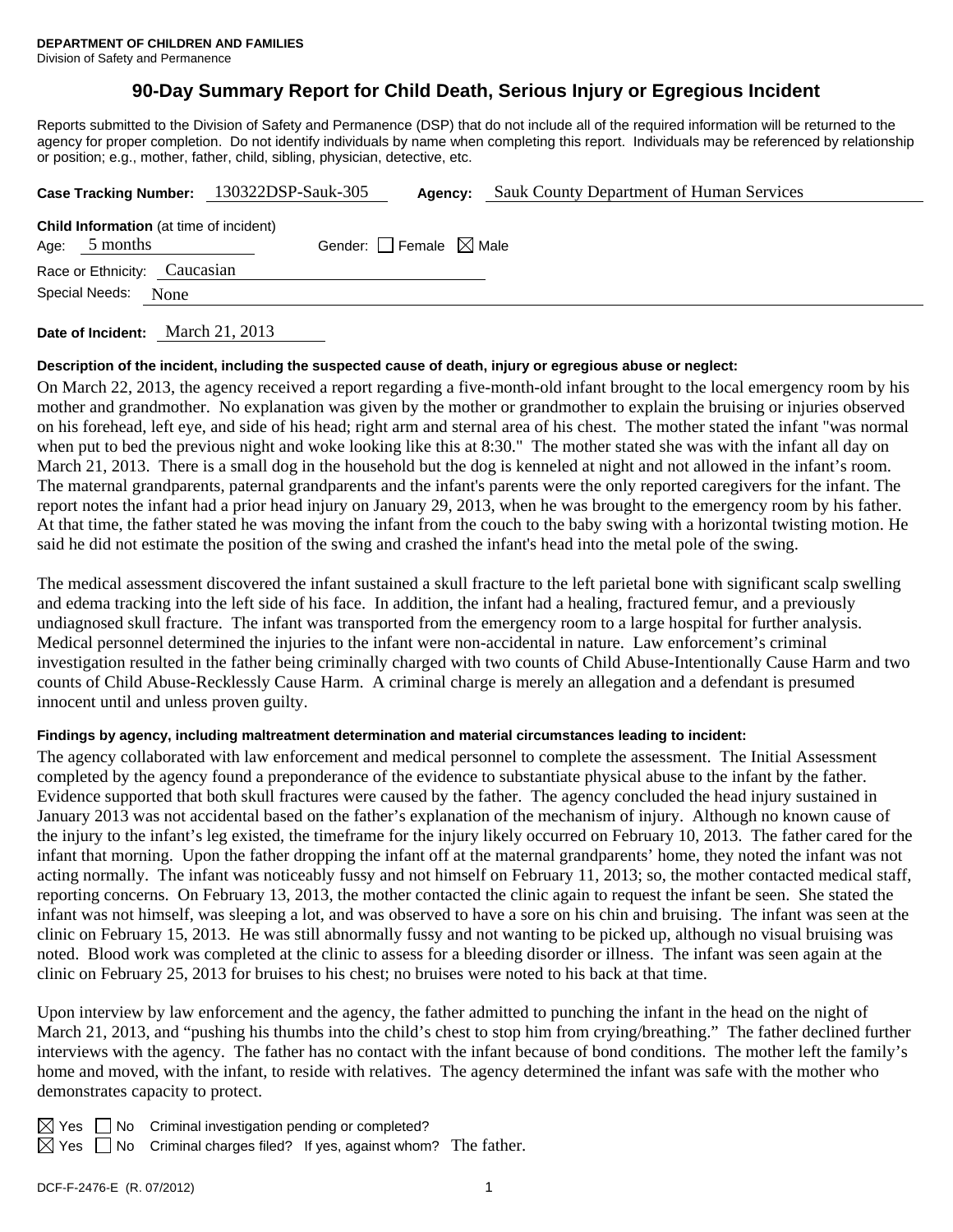# **Child's residence at the time of incident:**  $\boxtimes$  In-home  $\Box$  Out-of-home care placement

Complete the appropriate following section (A. or B. based on the child's residence at the time of the incident).

#### **A. Children residing at home at the time of the incident:**

**Description of the child's family** (includes household members, noncustodial parent and other children that have visitation with the child and / or in the child's family home):

The child resided in the home of his parents. The child has no siblings.

■ Yes **No** Statement of Services: Were services under ch. 48 or ch. 938 being provided to the child, any member of the child's family or alleged maltreater at the time of the incident, including any referrals received by the agency or reports being investigated at time of incident?

**If "Yes", briefly describe the type of services, date(s) of last contact between agency and recipient(s) of those services, and the person(s) receiving those services:** 

N/A

**Summary of all involvement in services as adults under ch. 48 or ch. 938 by child's parents or alleged maltreater in the previous five years:** (Does not include the current incident.) None

**Summary of actions taken by the agency under ch. 48, including any investigation of a report or referrals to services involving the child, any member of the child's family living in this household and the child's parents and alleged maltreater.** (Does not include the current incident.)

(Note: Screened out reports listed in this section may include only the date of the report, screening decision, and if a referral to services occurred at Access. Reports that do not constitute a reasonable suspicion of maltreatment or a reason to believe that the child is threatened with harm are not required to be screened in for an initial assessment, and no further action is required by the agency.) None

#### **Summary of any investigation involving the child, any member of the child's family and alleged maltreater conducted under ch. 48 or ch. 938 and any services provided to the child and child's family since the date of the incident:**

The agency screened in and assessed the allegation of physical abuse to the infant. The agency substantiated physical abuse of the infant by the father who was also criminally charged. The father has criminal bond conditions including no contact with the child. The mother left the family's home and moved with the infant to reside with relatives. The agency determined in their assessment the infant was safe with the mother who demonstrates capacity to protect. The infant received follow-up medical evaluation with no further medical needs identified. The father did not make himself available for additional contact with the agency so further referrals to services could not be made. No other services were determined to be needed for the child and family and the child was determined to be safe in the mother's care so the agency closed the case.

## **B. Children residing in out-of-home (OHC) placement at time of incident:**

## **Description of the OHC placement and basis for decision to place child there:** N/A

**Description of all other persons residing in the OHC placement home:** N/A

**Licensing history:** Including type of license, duration of license, summary of any violations by licensee or an employee of licensee that constitutes a substantial failure to protect and promote the welfare of the child. N/A

| Summary of any actions taken by agency in response to the incident: (Check all that apply.) |                                                      |  |                                                   |  |  |  |
|---------------------------------------------------------------------------------------------|------------------------------------------------------|--|---------------------------------------------------|--|--|--|
| $\boxtimes$                                                                                 | Screening of Access report                           |  | Attempted or successful reunification             |  |  |  |
| $\overline{\square}$                                                                        | Protective plan implemented                          |  | Referral to services                              |  |  |  |
|                                                                                             | Initial assessment conducted                         |  | Transportation assistance                         |  |  |  |
|                                                                                             | Safety plan implemented                              |  | Collaboration with law enforcement                |  |  |  |
|                                                                                             | Temporary physical custody of child                  |  | Collaboration with medical professionals          |  |  |  |
| $\Box$                                                                                      | Petitioned for court order / CHIPS (child in need of |  | Supervised visitation                             |  |  |  |
|                                                                                             | protection or services)                              |  | Case remains open for services                    |  |  |  |
| $\Box$                                                                                      | Placement into foster home                           |  | Case closed by agency                             |  |  |  |
|                                                                                             | Placement with relatives                             |  | Initiated efforts to address or enhance community |  |  |  |
|                                                                                             | Ongoing Services case management                     |  | collaboration on CA/N cases                       |  |  |  |
|                                                                                             |                                                      |  |                                                   |  |  |  |